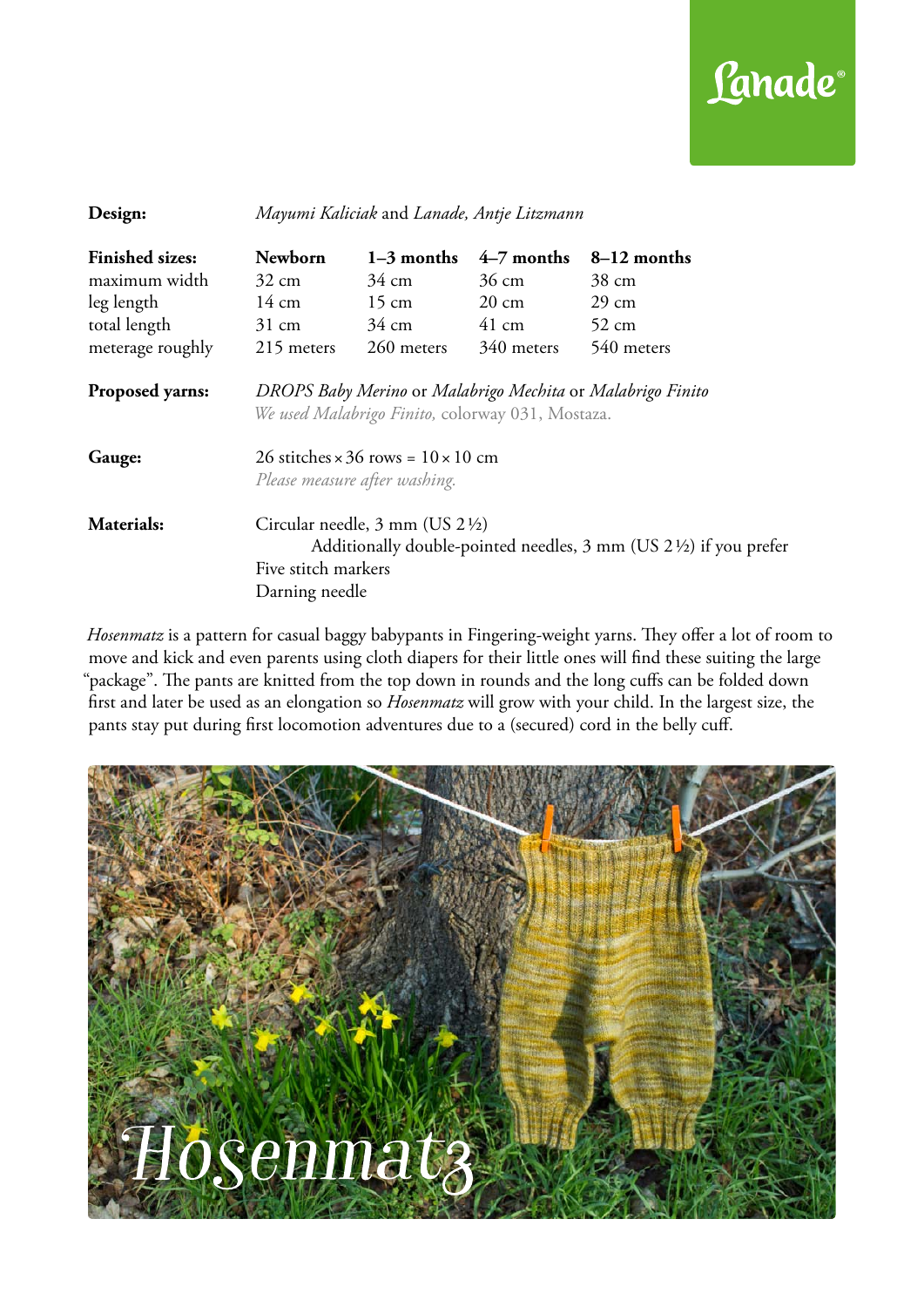## *Abbreviations:*

| k knit          |                                                                      |
|-----------------|----------------------------------------------------------------------|
|                 |                                                                      |
| yo yarn over    |                                                                      |
| pm place marker |                                                                      |
| smslip marker   |                                                                      |
|                 |                                                                      |
|                 |                                                                      |
|                 | right hand needle from left to right through the back loops and purl |
|                 | together                                                             |

#### *Directions:*

#### Setup:

Cast on 96 (104, 112, 120) stitches, place marker and join for the round.

# Belly cuff:

 $*k2$ , p2 $*$  until you reach the marker, repeat until work measures 8 (8, 10, 6) cm

#### For size Newborn, 1-3 months and 4-7 months: continue with **Body** section.

## **For size 8–12 months:**

### Cord:

Cast on 2 stitches on a seperate 3 mm needle. \*k2. Do not turn work but slide stitches back to left hand needle. Repeat from \* until the cord measures 95 cm. Knit 2 together, cut yarn and make a knot. Pick up 2 stitches right in the middle of the cord.

| Next round:<br>Next round:<br>Next rounds: | $*k2$ , yo, p2, yo <sup>*</sup> repeat to end<br>*k2, p2tog tbl, p2tog* 7 times, hold needle with the cord behind left hand<br>needle and knit next 2 stitches together with cord stitches, p2tog tbl, p2tog, *k2,<br>p2tog tbl, p2tog* to end; pull the cord ends through the cord holes so that it<br>always lies over the purl stitches and under the knit stitches<br>*k2, p2* until work measures a total length of 12 cm |                           |  |  |
|--------------------------------------------|--------------------------------------------------------------------------------------------------------------------------------------------------------------------------------------------------------------------------------------------------------------------------------------------------------------------------------------------------------------------------------------------------------------------------------|---------------------------|--|--|
| Body:                                      |                                                                                                                                                                                                                                                                                                                                                                                                                                |                           |  |  |
| Next round:                                | *k1, kfb, p2* until you reach the marker                                                                                                                                                                                                                                                                                                                                                                                       | $-120(130, 140, 150)$ sts |  |  |
| Next rounds:                               | k to end; repeat until work measures a total length of 10 (12, 14, 16) cm                                                                                                                                                                                                                                                                                                                                                      |                           |  |  |
| Next round:                                | k28 (31, 33, 36), pm, m1l, k4 (3, 4, 3), m1r, pm,<br>k until you reach the marker                                                                                                                                                                                                                                                                                                                                              | $(+2$ stitches)           |  |  |
| Increase round 1:                          | k to end (slip markers when you reach them)                                                                                                                                                                                                                                                                                                                                                                                    |                           |  |  |
| Increase round 2:                          | k to marker, sm, m1l, k to marker, m1r, sm, k to end                                                                                                                                                                                                                                                                                                                                                                           | $(+2 \text{ stitches})$   |  |  |
|                                            | Repeat increase round 1 and 2 three more times.                                                                                                                                                                                                                                                                                                                                                                                | $-130(140, 150, 160)$ sts |  |  |

If you live in the EU you can order all recommended yarns and accessories from *www.lanade.de!*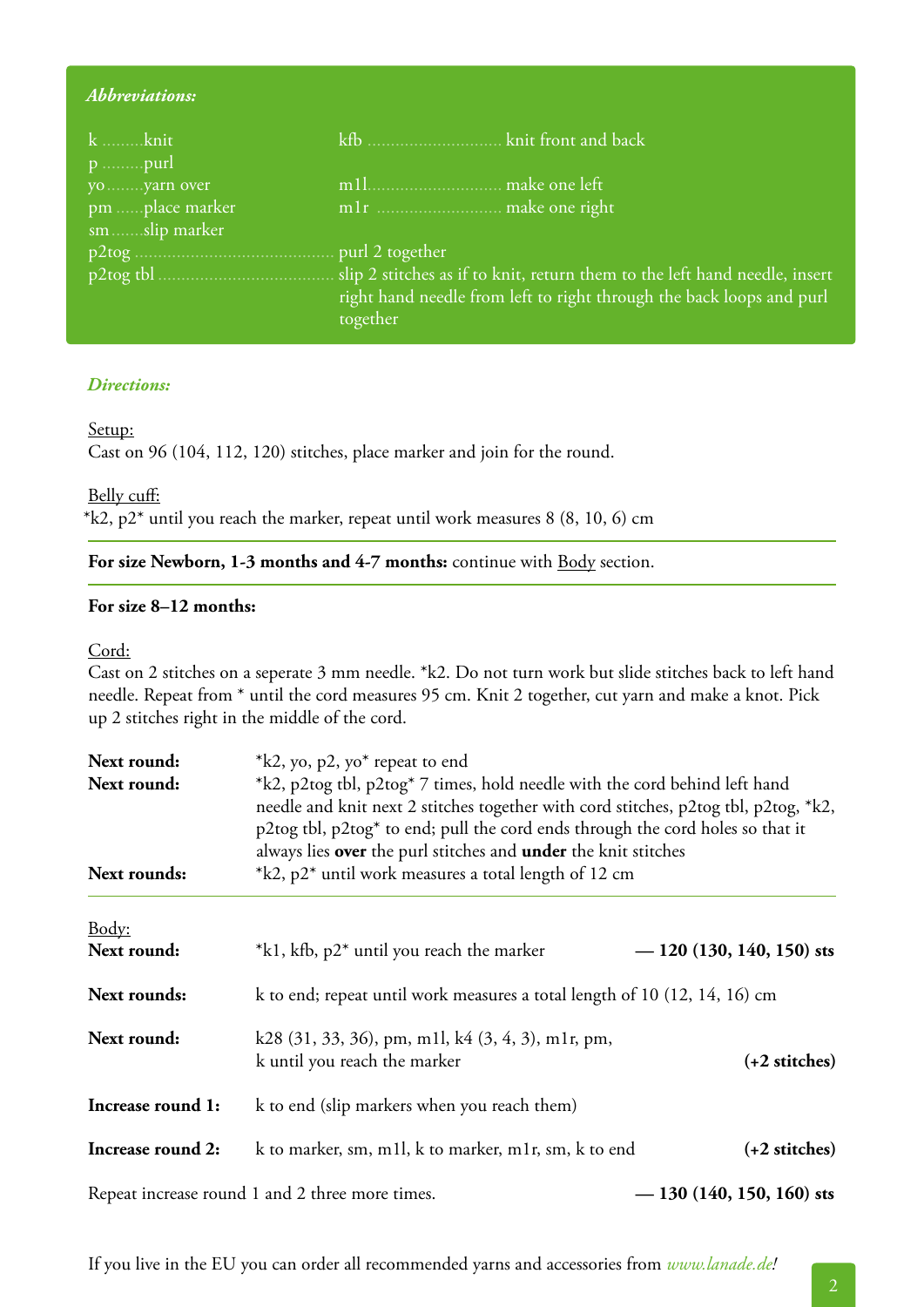| Next round:       | k98 (106, 113, 121) (slip markers when you reach them), pm,<br>$k4$ (3, 4, 3), pm, k to end                                                                                                                                                                                                    |                           |  |
|-------------------|------------------------------------------------------------------------------------------------------------------------------------------------------------------------------------------------------------------------------------------------------------------------------------------------|---------------------------|--|
| Increase round 3: | *knit to marker, sm, m1l, knit to marker, m1r, sm, repeat once from*,<br>k to end<br>(+4 stitches)                                                                                                                                                                                             |                           |  |
| Increase round 4: | k to end (slip markers when you reach them)                                                                                                                                                                                                                                                    |                           |  |
|                   | Repeat increase rounds 3 and 4 nine more times.                                                                                                                                                                                                                                                | $-170(180, 190, 200)$ sts |  |
| Next round:       | k to marker, remove marker, $k8$ (7, 7, 6), bind off 18 (19, 20, 21) stitches,<br>k to marker, remove marker, k to marker, remove marker, $k3$ (2, 2, 1),<br>bind off 18 (19, 20, 21) stitches, k to marker, remove marker, k to end                                                           |                           |  |
| Legs:             | Knit all stitches until you reach the bind off edge, place next 67 (71, 75, 79) stitches for the right leg<br>on scrap yarn or holder without knitting them, join for the round for the left leg and knit to end (place<br>stitches evenly on double-pointed needles or two circular needles). |                           |  |
|                   |                                                                                                                                                                                                                                                                                                | $-67(71, 75, 79)$ sts     |  |
|                   | Continue in stockinette stitch until leg measures 7 (9, 13, 20) cm.                                                                                                                                                                                                                            |                           |  |
| Next round:       | decrease 11 (11, 11, 11) stitches evenly spaced                                                                                                                                                                                                                                                | $-56(60, 64, 68)$ sts     |  |
| Next round:       | k to end                                                                                                                                                                                                                                                                                       |                           |  |
| Next round:       | decrease 12 (12, 16, 16) stitches evenly spaced                                                                                                                                                                                                                                                | $-44(48, 48, 52)$ sts     |  |
|                   |                                                                                                                                                                                                                                                                                                |                           |  |
|                   |                                                                                                                                                                                                                                                                                                |                           |  |